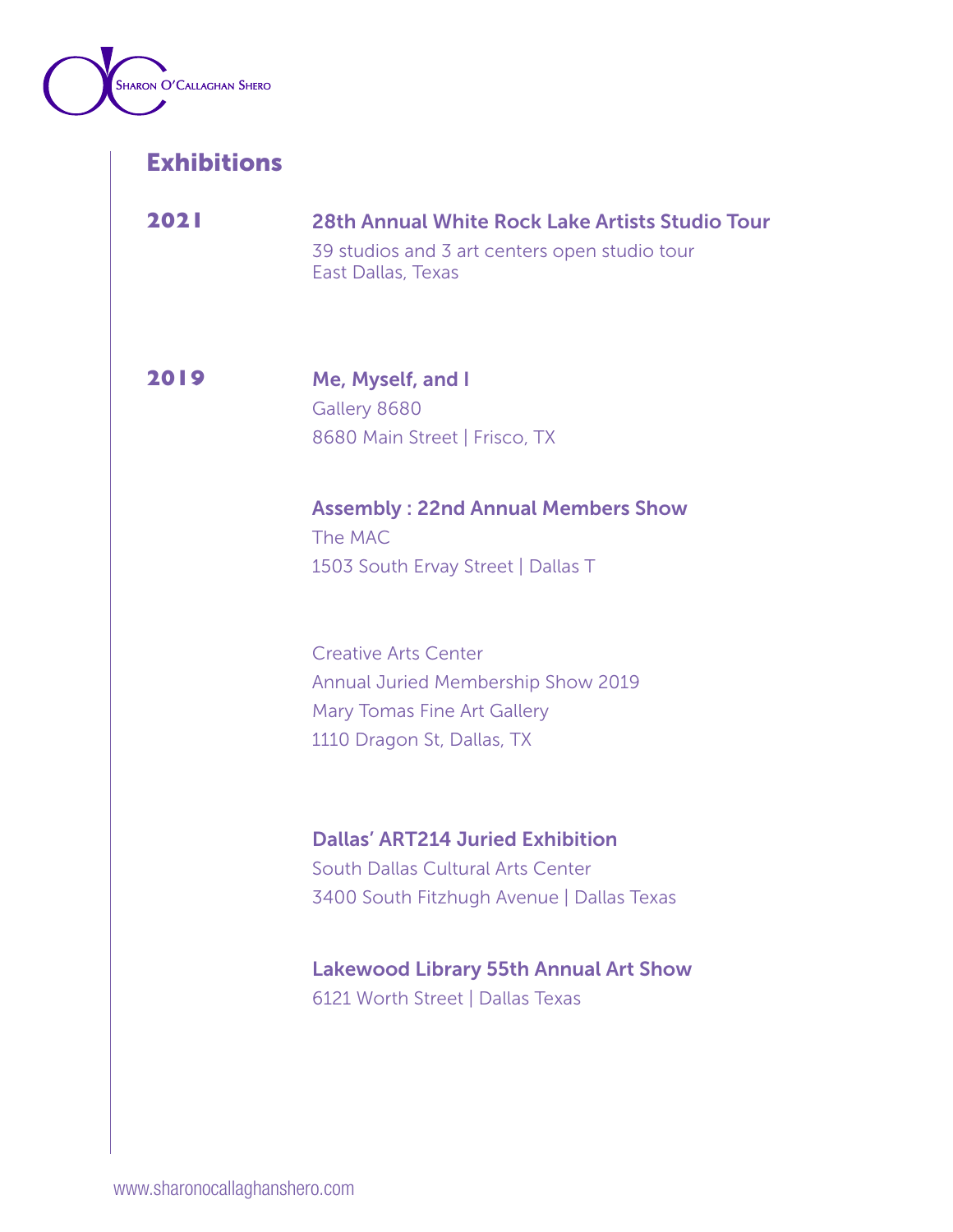

**2018** The Photo Review 2018 Competition

Digital web gallery exhibition photoreview.org/wordpressindex/ 2018-competition-web-galleries/

13th Annual TAC Juried Exhibit Fort Worth Community Art Center 1300 Gendy Street | Fort Worth Texas

Revived with Light Exhibition Bath House Cultural Center 521 East Lawther Drive | Dallas, Texas

The Art Center of Corpus Christi Photography Show 2018 100 North Shoreline Boulevard | Corpus Christi, Texas

Lake-aPalooza Musical Festival

Curated group art show Bath House Cultural Center 521 East Lawther Drive | Dallas, Texas

El Corazón 24th Annual Competition Bath House Cultural Center 521 East Lawther Drive | Dallas, Texas

Selections from the Portfolios of Sharon O'Callaghan Shero Addison Conference Center

Curated solo show 15650 Addison Road Addison, Texas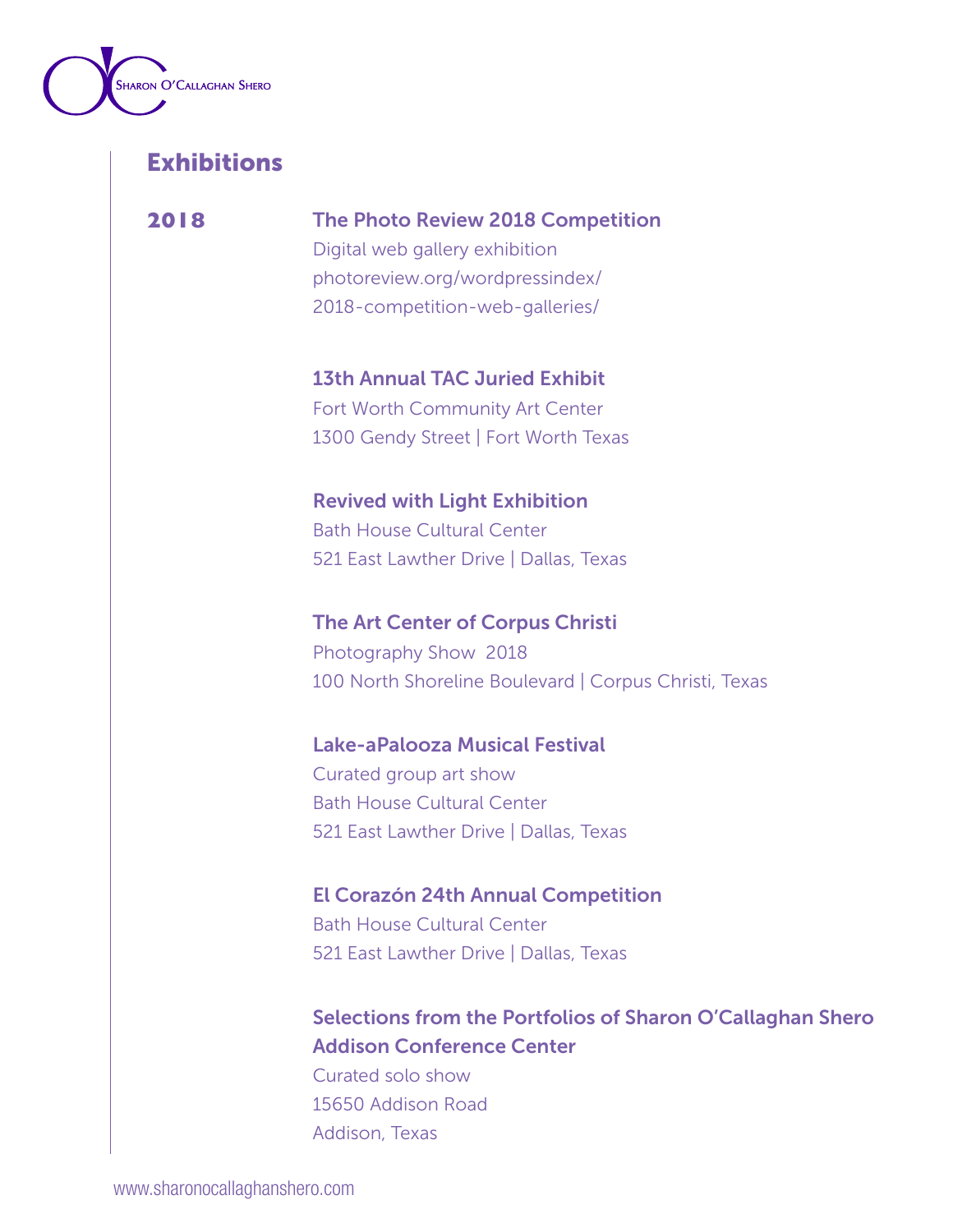

| 2018 | 12th Annual 125-Mile Visual Arts Exhibition<br>Patterson-Appleton Arts Center<br><b>400 East Hickory Street</b><br>Denton, Texas           |
|------|--------------------------------------------------------------------------------------------------------------------------------------------|
| 2017 | 25th Annual White Rock Lake Artists Studio Tour<br>48 studios and 4 art centers open studio tour<br>East Dallas, Texas                     |
|      | <b>New Texas Talent</b><br><b>Craighead Green Gallery</b><br>1011 Dragon Street   Dallas TX                                                |
|      | <b>4th Annual Regional Juried Exhibition</b><br>Artspace 111<br>111 Hampton   Fort Worth TX                                                |
|      | <b>Paper Arts</b><br><b>Fort Works Art Gallery</b><br>2100 Montgomery St   Fort Worth TX                                                   |
|      | <b>Texas Artists Coalition (TAC) Impromptu Invitational</b><br>Fort Worth Community Art Center<br>1300 Gendy Street   Fort Worth Texas     |
|      | <b>Magical Realism</b><br><b>Bath House Cultural Center</b><br>521 East Lawther Drive   Dallas, Texas                                      |
|      | <b>Dallas Arboretum Artscape II Heritage Fine Art Auction</b><br>and Award Dinner<br>Dallas Arboretum   8617 Garland Road<br>Dallas, Texas |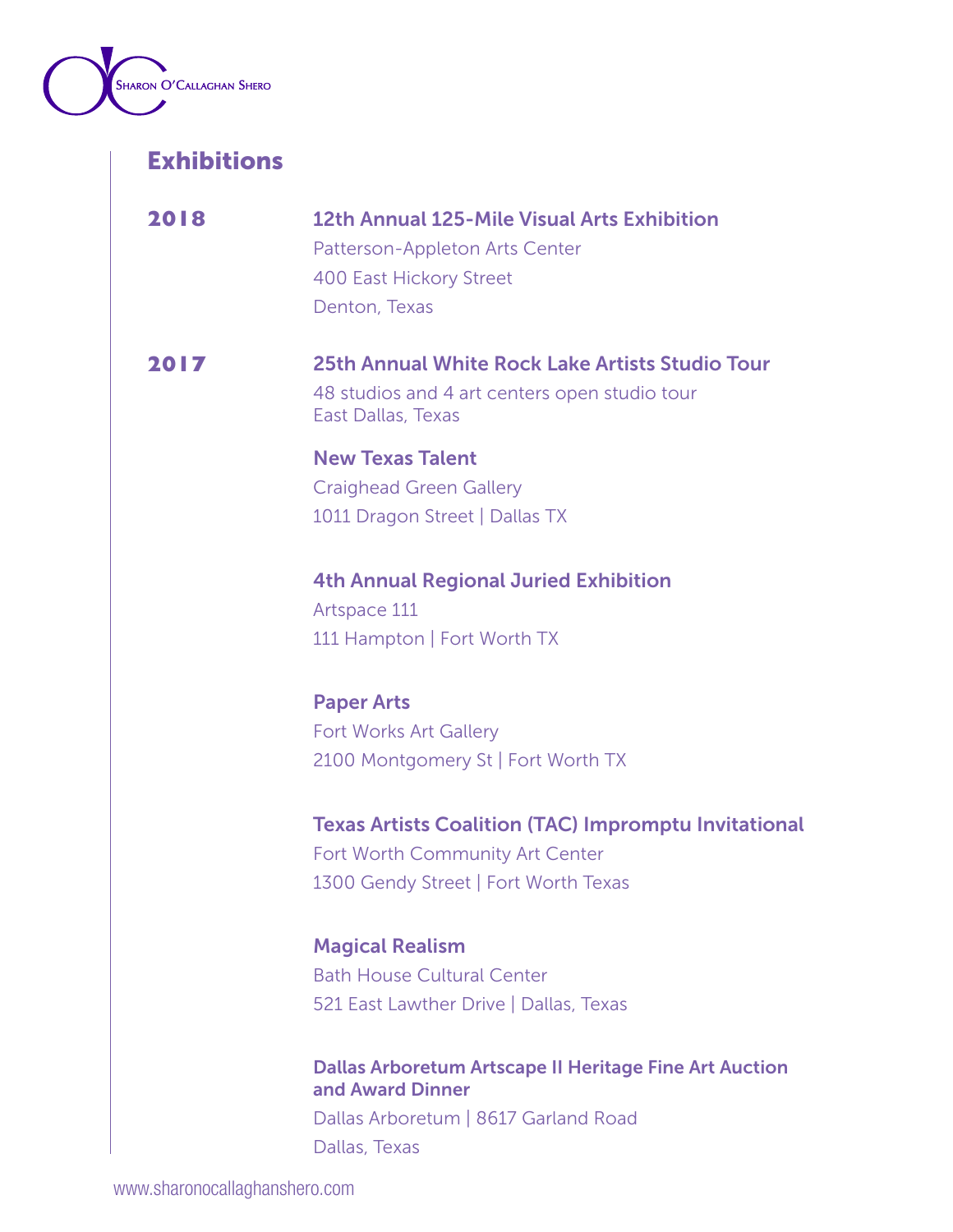

**2016** TAC Small Works Show ART7 Gallery 2956 Crockett Street | Fort Worth, Texas

> Genius Den October Art Show 3106 Commerce Street, Dallas, Texas

Out of the Woods: Fairy Tales Re-imagined Nave Gallery Annex 53 Chester Street | Somerville, Maine

Dias de los Muertes Gallery Show Bath House Cultural Center 521 East Lawther Drive | Dallas, Texas

White Rock Lake Artists Studio Tour Preview Exhibition Bath House Cultural Center 521 East Lawther Drive | Dallas Texas

2016 Art in the Metroplex Show Fort Worth Community Art Center 1300 Gendy Street | Fort Worth, Texas

Somewhere in the Dark ART7 Gallery 2016 Regional Juried Call 2956 Crockett Street | Fort Worth, Texas

Creative Arts Center Juried Members & Faculty Show Mary Tomas Studio Gallery 1110 Dragon | Dallas Texas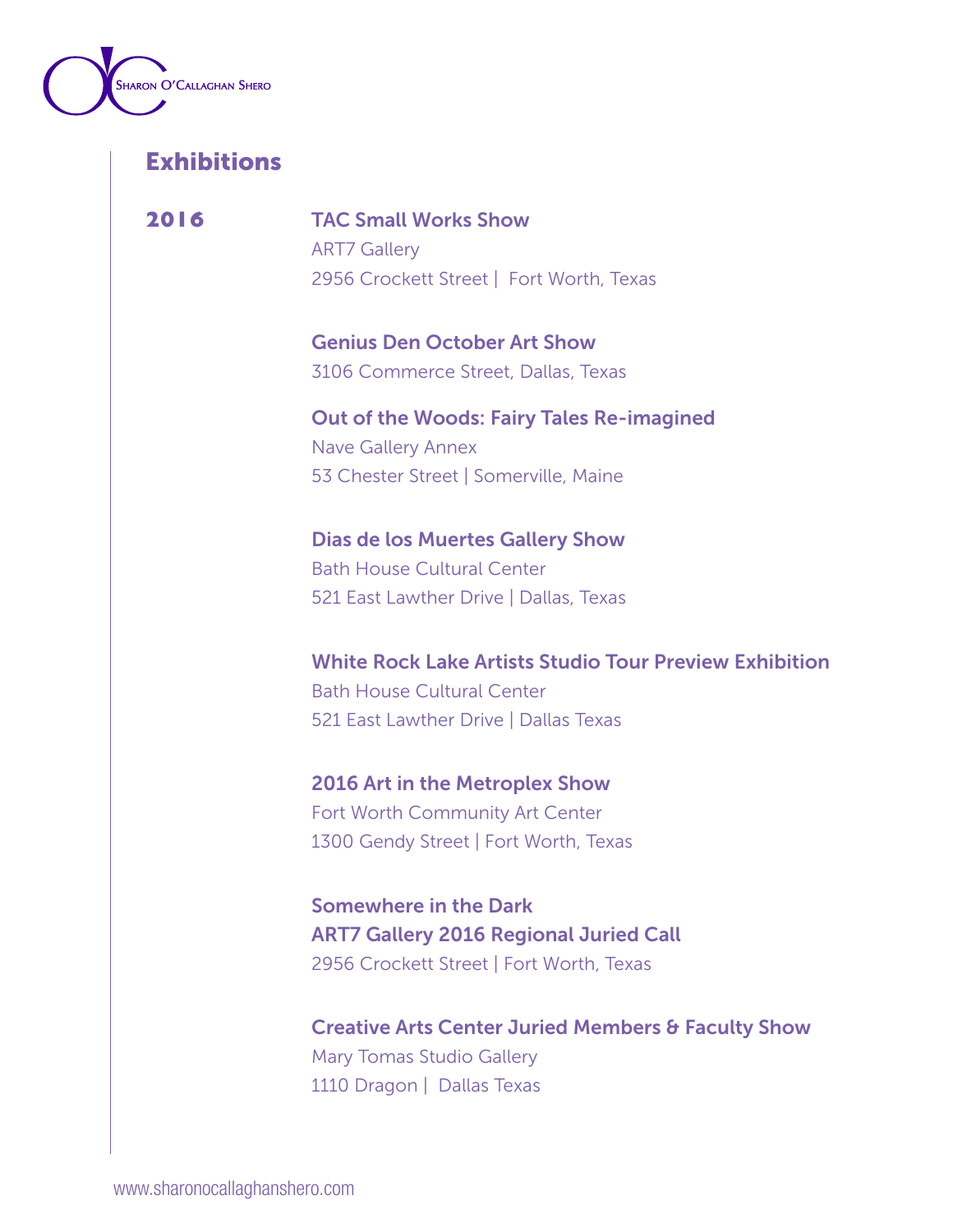

**2016** Imagined Realities PhotoPlace Gallery 3 Park Street | Middlebury, Vermont

> Hecho in Dallas Latino Cultural Center 2600 Live Oak Street | Dallas Texas

5th Annual Juried Art Competition and Exhibition McKinney Performing Arts Center 111 N. Tennessee Street | McKinney, Texas

Stephen F Austin University: Texas National 2016 Ed & Gwen Cole Art Center 329 E. Main Street | Nacogdoches, Texas

**2015** 28th Annual Members' Only Show Texas Photographic Society TCC Photo Gallery | Longview, Texas

> 2nd Annual Regional Juried Exhibition Artspace 111 111 Hampton Street | Fort Worth, Texas

Dias de los Muertos Bath House Cultural Center 521 East Lawther Drive | Dallas Texas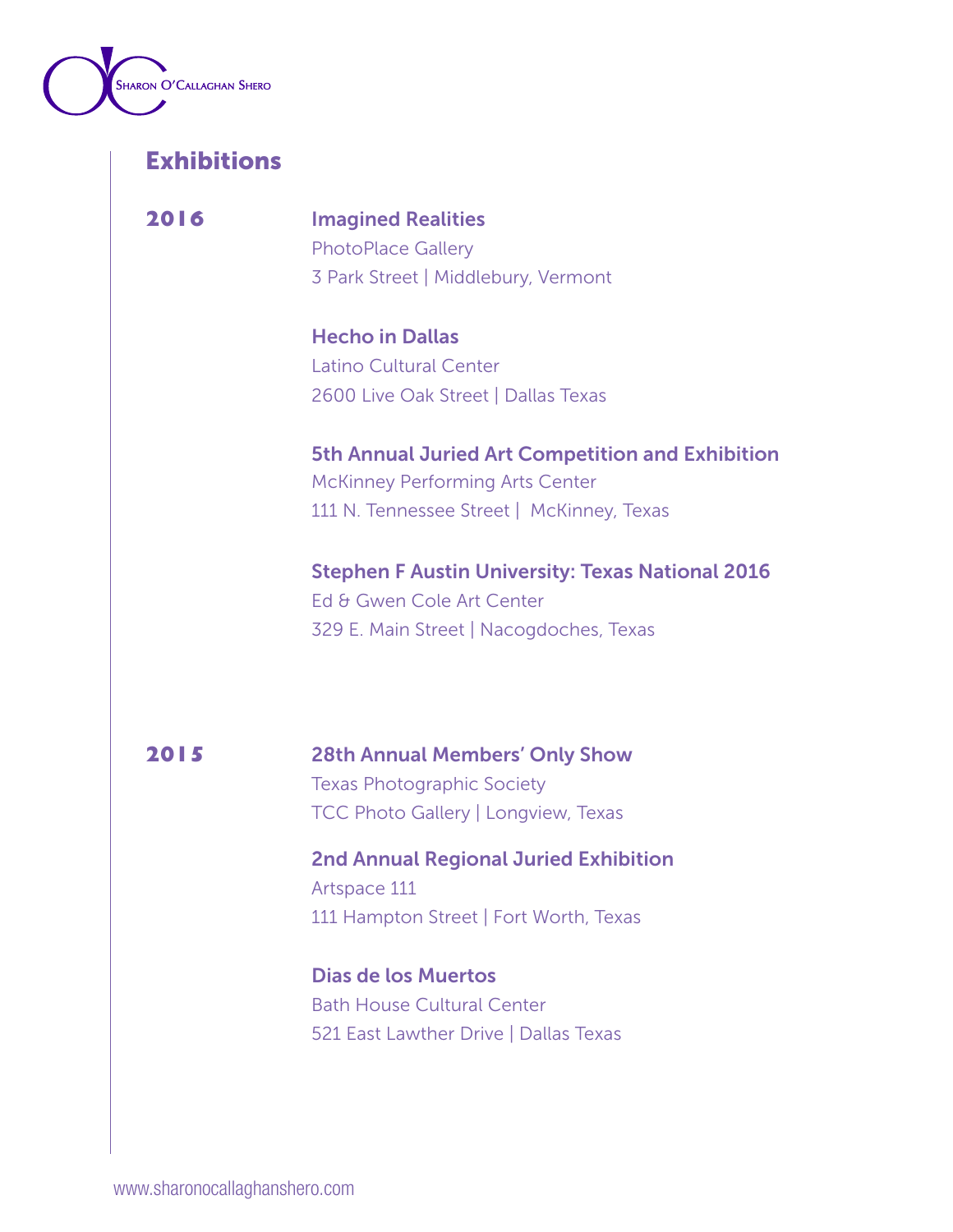

## **2014** Time and Places: Where Light Resides

Curated group show of 4 photographers Bath House Cultural Center 521 East Lawther Drive | Dallas Texas

### The McKinney Avenue Contemporary

Something Old, Something New, Something Funky, Something Blue: MAC@20 Membership Exhibition 3120 McKinney Avenue | Dallas, Texas

### "The Long Awaiting of the Never Was"

## *Stories woven through the transparent layers of time* Solo Show Fort Worth Community Art Center 1300 Gendy Street | Fort Worth, Texas

### Somerville Toy Camera Festival Competition

Somerville, Maine

### Cypress Island Preserve Annual Spring Competition Breaux Bridge, Louisiana

#### 125 Show 2014

Plano Art Association Arts Gallery at Collin County Community College Plano, Texas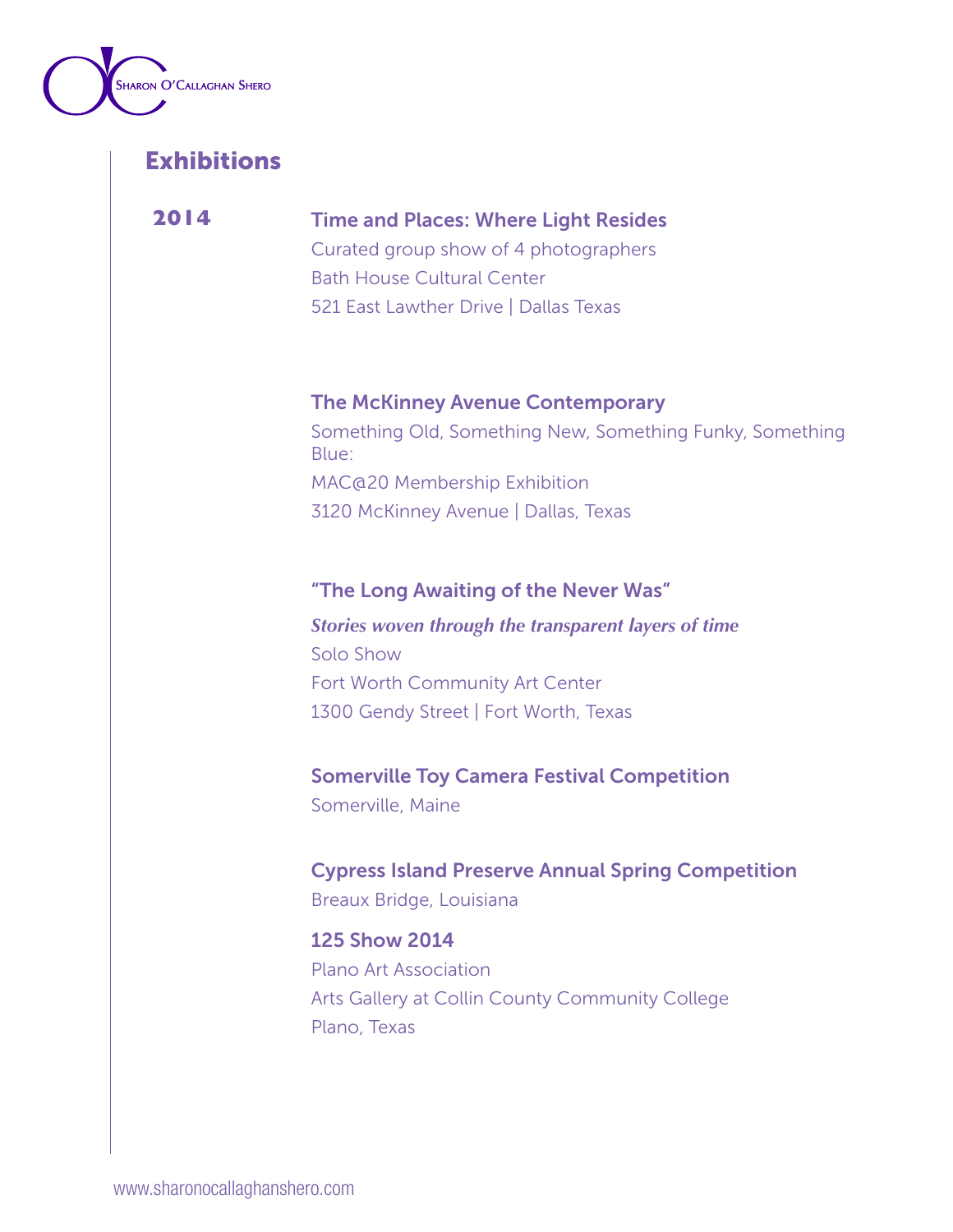

**2014** 2014 FWCAC BEST OF the Biennial Fort Worth Community Art Center

1300 Gendy Street | Fort Worth, Texas

2014 FWCAC Biennial Fort Worth Community Art Center 1300 Gendy Street | Fort Worth, Texas

#### Photofusion Invitation

Creative Arts Center Photography and Glass Department Invitation Instructors and Students Show 2360 Laughlin Drive | Dallas, Texas

Couples: Half and Half Curated group show of "couples" producing work together in studio In collaboration with Bob Quaglia Bath House Cultural Center 521 East Lawther Drive | Dallas Texas

**2013** The McKinney Avenue Contemporary "DELTA" Show 3120 McKinney Avenue | Dallas, Texas

> "Plastic Fantastic IV" Photography Competition LightBox Photographic Gallery

1045 Marine Drive | Astoria, OR

Plano Art Association, "125 Show" Competition The Arts Gallery at Collin College 2800 Spring Creek Parkway | Plano, Texas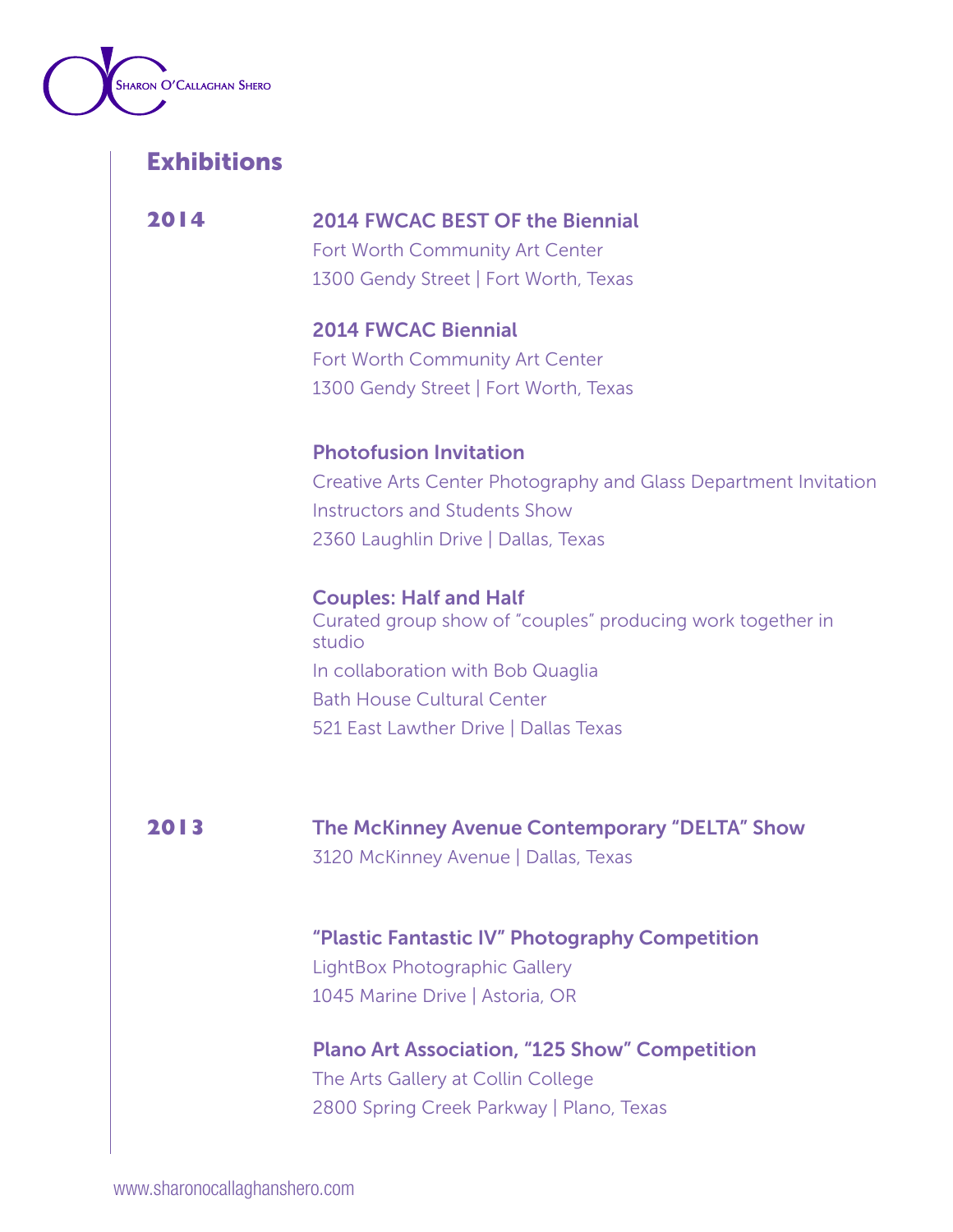

**2012** Microcosm Juried Exhibition Gallery@1300 1300 Dragon Street | Dallas, Texas

> Birds, Real or Imagined Competition PhotoPlace Gallery | Middlebury, Vermont

Bombay Sapphire Artisan Series Competition Dallas African American Museum 3536 Grand Avenue in Fair Park, Dallas, Texas

Collage, Printmaking & Assemblage Awarded 2nd Place in show TVAA Downtown Gallery Plaza of the Americas, 700 North Pearl, Dallas, Texas

The McKinney Avenue Contemporary "TRANS" Show 3120 McKinney Avenue, Dallas, Texas

Creative Arts Center Juried Members & Faculty Show Mary Tomas Studio Gallery, 1110 Dragon, Dallas Texas

Texas Photographic Society 25th Annual Members' Only Juried Show

Odessa College | Odessa, Texas

Creative Arts Center Juried Members & Faculty Show Mary Tomas Studio Gallery, 1110 Dragon, Dallas Texas

New Orleans Photo Alliance Members' Juried Exhibition 1111 St. Mary Street | New Orleans, Louisiana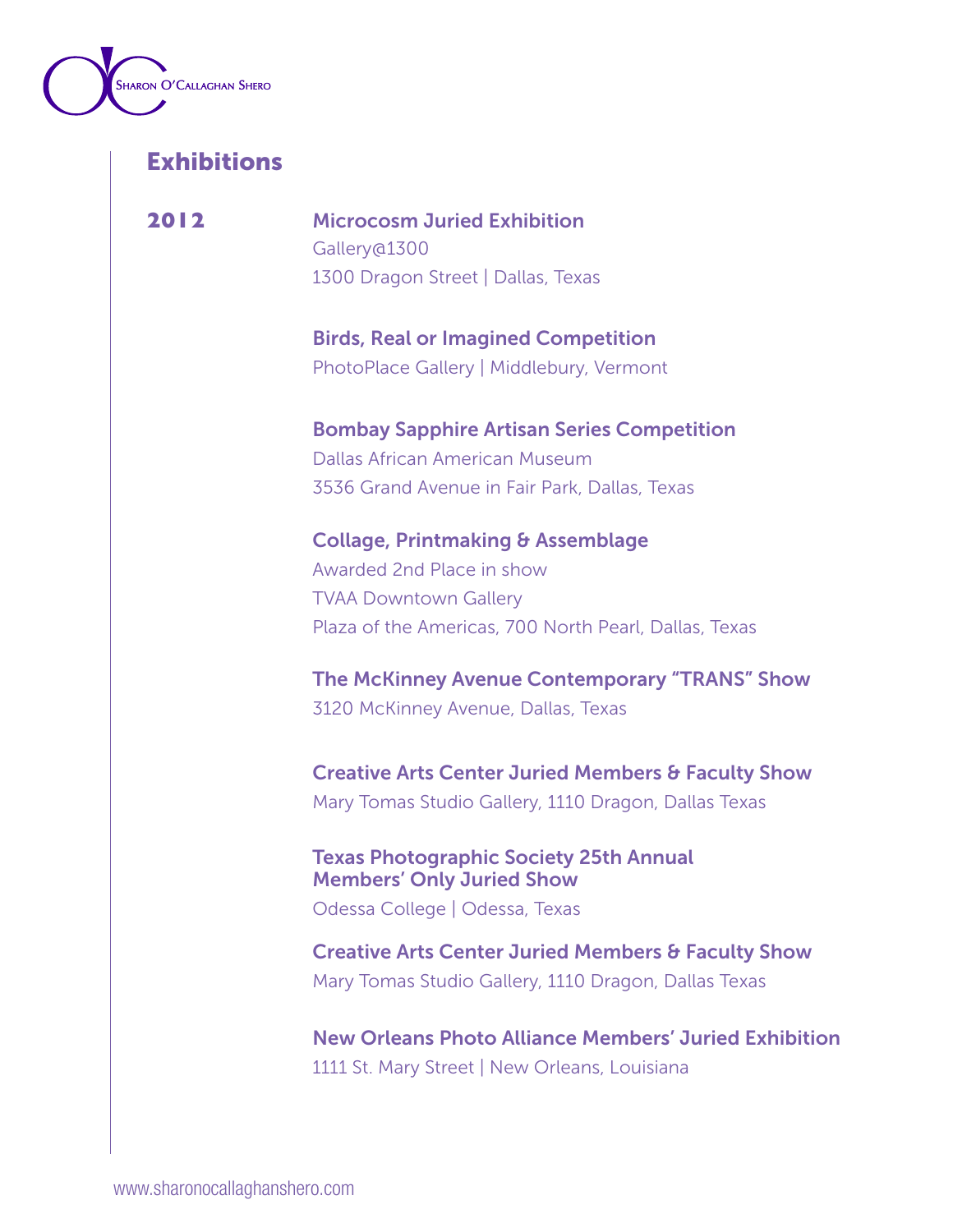

| <b>2011</b> | High & Dry 2011 Competition<br>Texas Tech University, Office of International Affairs<br>Lubbock, Texas                 |
|-------------|-------------------------------------------------------------------------------------------------------------------------|
|             | <b>Texas Photographic Society</b><br><b>Online Cell Phone Photography Contest II</b><br>Honorable Mention, "The Voyeur" |
|             | <b>Creative Arts Center Juried Members &amp; Faculty Show</b><br>Mary Tomas Studio Gallery   Dallas Texas               |
| 2010        | <b>The Belmont Hotel, Bar Belmont</b><br>Collaborative show with Bob Quaglia   Dallas, Texas                            |
|             | <b>Cedars Art Gallery and Creative Arts Center, "Obsession"</b><br>Juried group show, two pieces selected               |
|             | Dallas Arboretum Garden Gallery, Juried group show<br>Dallas Arboretum, 8617 Garland Road   Dallas, Texas               |
| 2009        | The Southern Open 2009 Competition<br>Juried group show<br>The Acadiana Center for the Arts   Lafayette, LA             |
| 2008        | <b>New Orleans Photo Alliance, "Odd Works" Competition</b><br>Juried group show   New Orleans, Louisiana                |
|             | <b>Visual Arts Coalition of Dallas, "September Morn" Competition</b><br>Juried group show   Dallas, Texas               |
|             | "HeArt and Soul" Bath House Cultural Center Competition<br>Juried group show   Dallas, Texas                            |